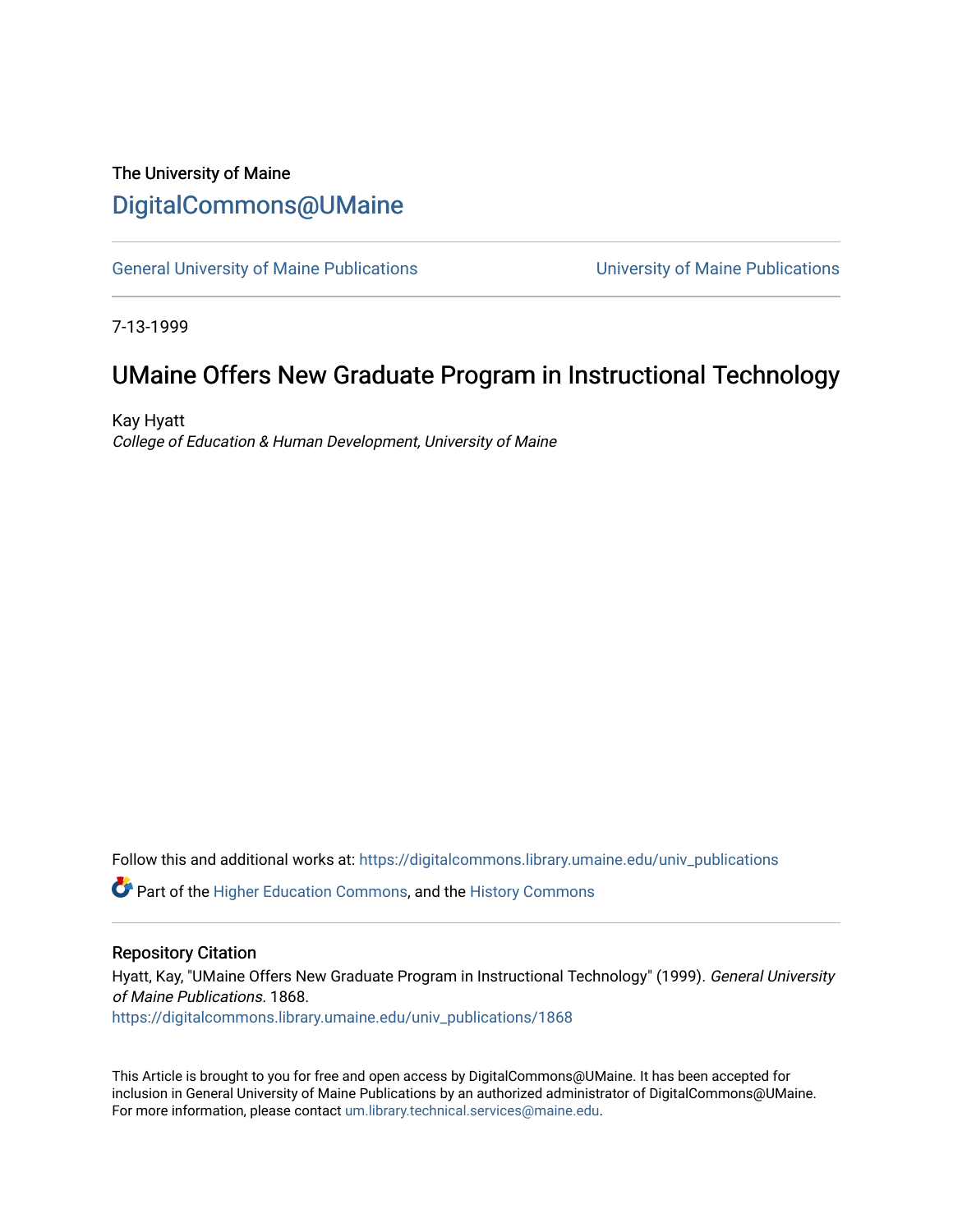# **COLLEGE OF EDUCATION & HUMAN DEVELOPMENT**

**Selected News Releases** 

### **UMaine Offers New Graduate Program in Instructional Technology**

ORONO, Maine — Maine schools are wired, expect additional funding for computer hardware and software, and students are eager to enhance their learning with cutting-edge technology. Beginning this fall, a new graduate program from the University of Maine will address the critical need for a more technologically advanced K-12 teaching force.

The Master of Education in Instructional Technology degree aims to provide schools with the skills and leadership needed to tap the potential of available and future technology.

Offered by the UMaine College of Education and Human Development, the new program was designed in collaboration with other University of Maine System education, computer science and art faculty and with public school educators. Courses will be available statewide, both on-line and through instruction at various sites around Maine.

"Technology is much more visible in Maine's classrooms. However, its potential to redefine teaching and learning depends on schools' ability to assess and continually upgrade how they are using technology and what they should be doing," says Walter J. Harris, associate dean for instruction. "Teachers' proficiency in technology and their ability to integrate it into the curriculum are central to student achievement," he says.

The 39-credit hour advanced degree program, guided by state and national goals and standards, will be scheduled evenings during the school year and through the summer to meet the needs of professional educators. Committed students should be able to complete the required coursework, research and clinical experience in three years, according to Harris. These highly marketable leaders will be ready to build the technological capacity and innovation of schools and guide them in adapting to constantly emerging technology, he says.

More information about the M.Ed. in Instructional Technology is available by calling the College's graduate office at (207) 581-2444 or on its web site: [http://www.ume.maine.edu/~cofed/](https://web.archive.org/web/20010119123500/http:/www.ume.maine.edu/~cofed/).

[Return to Selected News Releases](https://web.archive.org/web/19991114200527/http:/www.ume.maine.edu/~cofed/happen/selectnews.htm)

**July 13, 1999 Contact: Kay Hyatt (207) 581-2761**